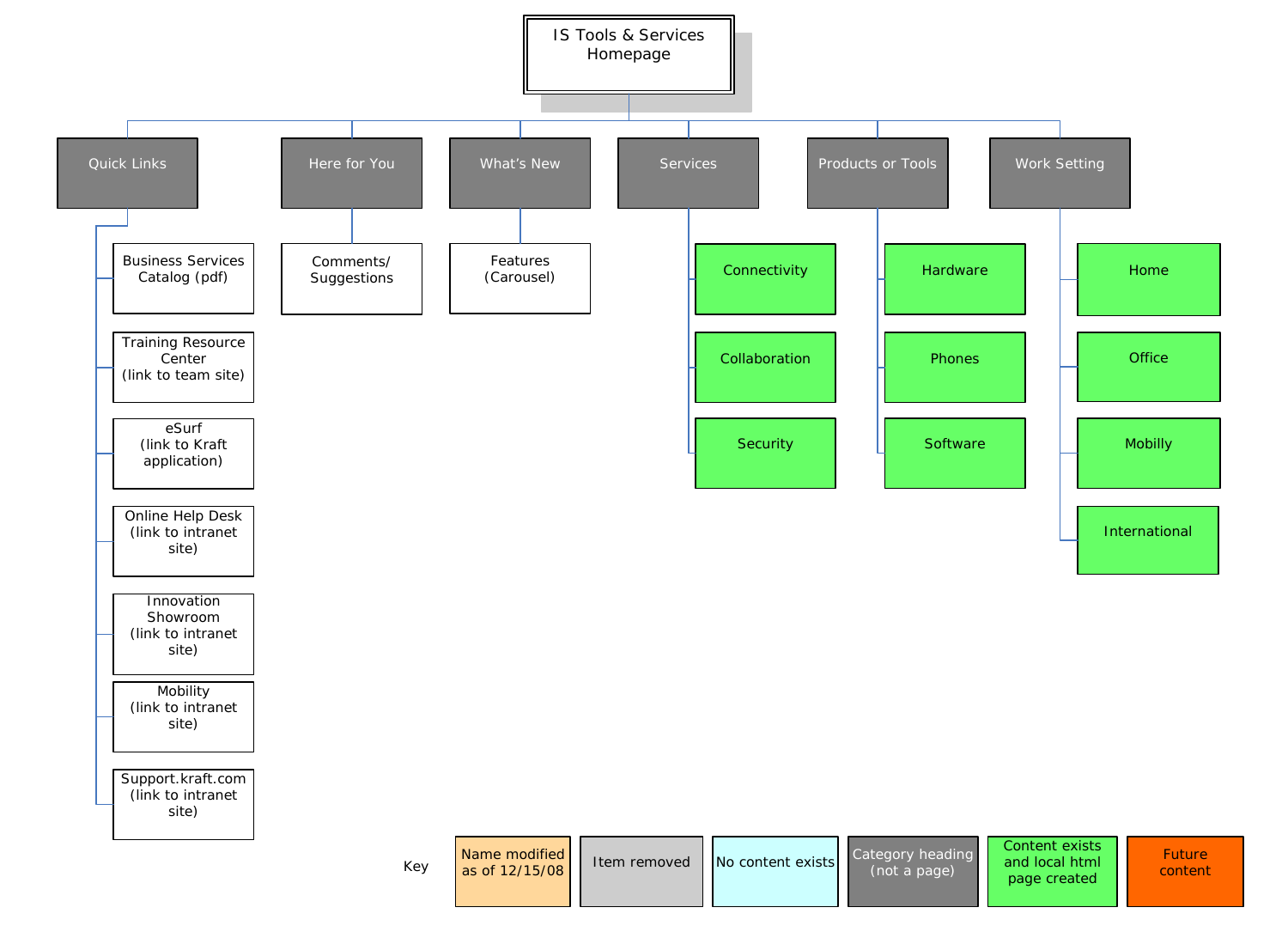Connectivity



| Kev | Name modified as<br>of 12/15/08 |  | Item removed | No content exists |  | Category heading<br>(not a page) |  | Content exists and I<br>local html page<br>created |  | <b>Future</b><br>content |
|-----|---------------------------------|--|--------------|-------------------|--|----------------------------------|--|----------------------------------------------------|--|--------------------------|
|-----|---------------------------------|--|--------------|-------------------|--|----------------------------------|--|----------------------------------------------------|--|--------------------------|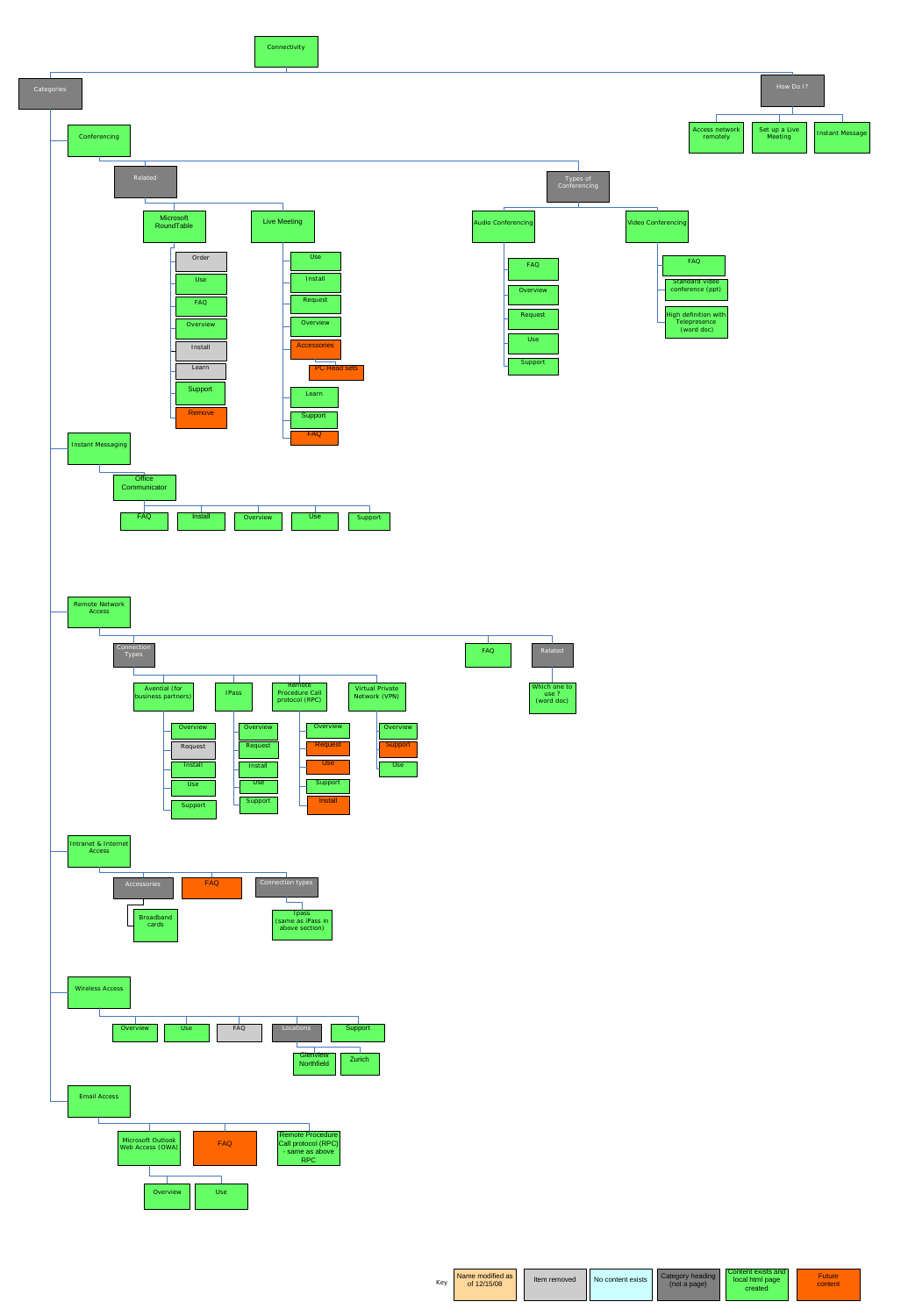







| Kev | Name modified as<br>of 12/15/08 |  | Item removed | No content exists |  | Category heading  <br>(not a page) | Content exists and<br>local html page<br>created | <b>Future</b><br>content |
|-----|---------------------------------|--|--------------|-------------------|--|------------------------------------|--------------------------------------------------|--------------------------|
|-----|---------------------------------|--|--------------|-------------------|--|------------------------------------|--------------------------------------------------|--------------------------|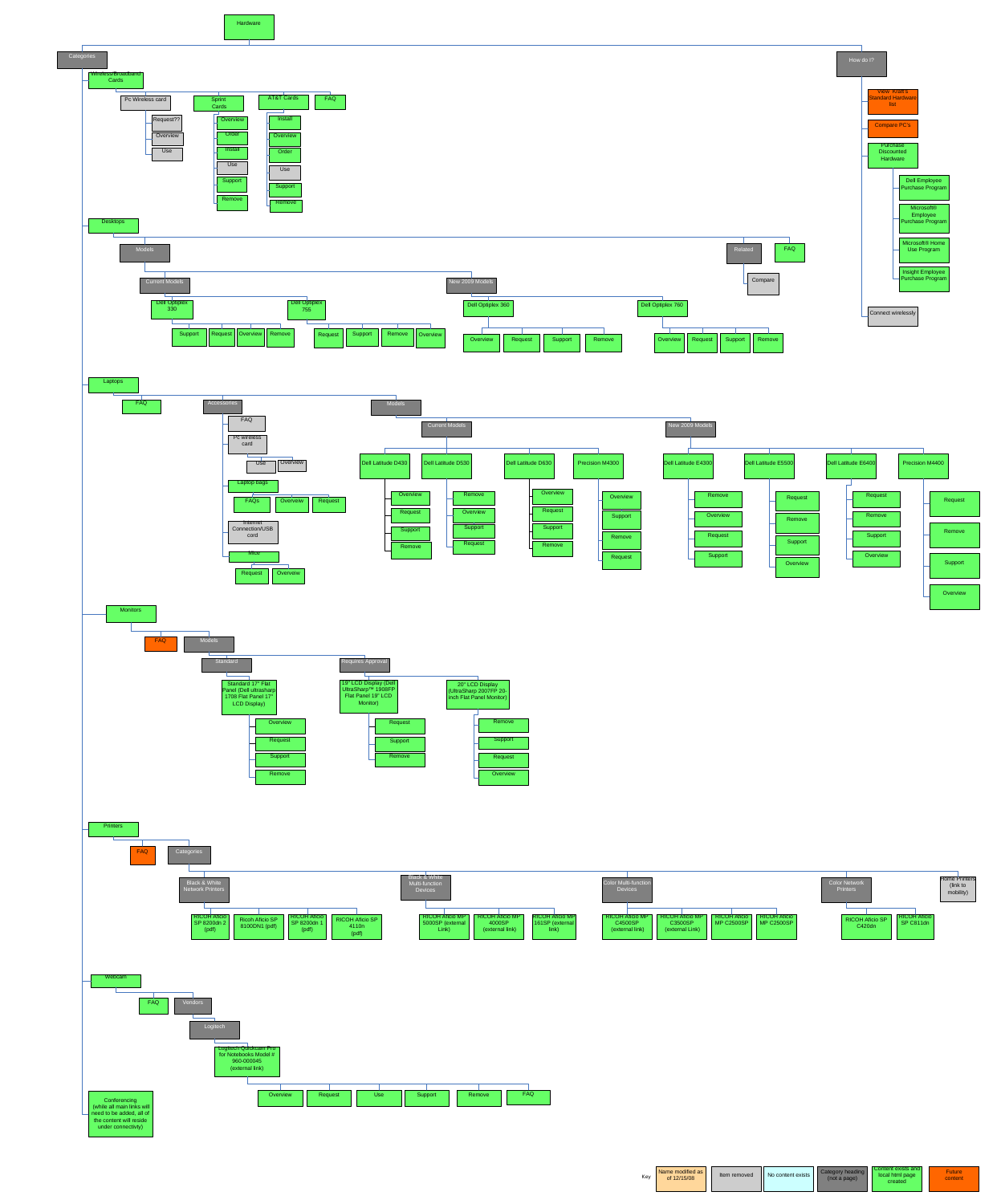Phones





| Kev | Name modified as<br>of 12/15/08 | Item removed | No content exists | Category heading<br>(not a page) | Content exists and I<br>local html page<br>created | <b>Future</b><br>content |
|-----|---------------------------------|--------------|-------------------|----------------------------------|----------------------------------------------------|--------------------------|
|-----|---------------------------------|--------------|-------------------|----------------------------------|----------------------------------------------------|--------------------------|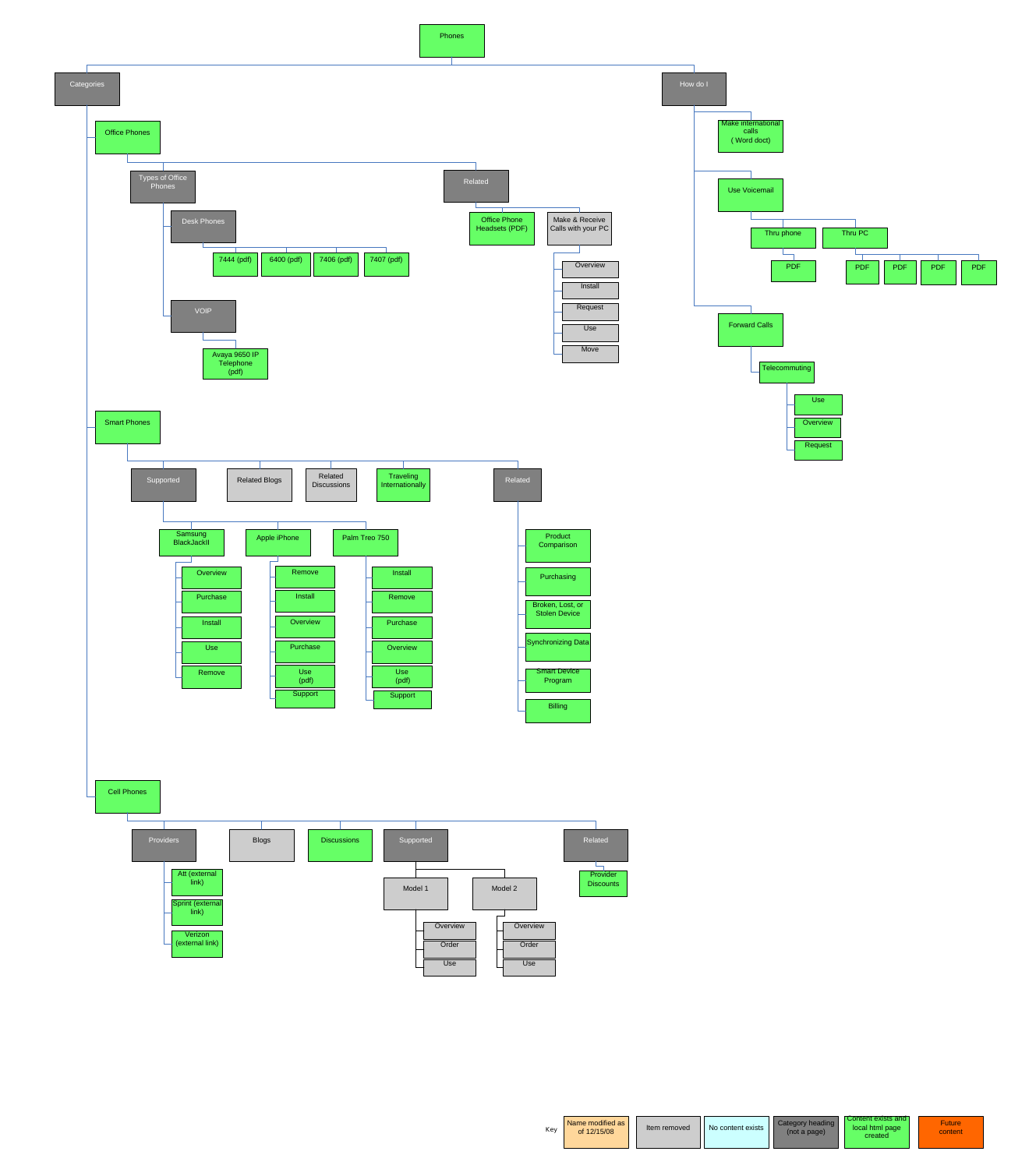